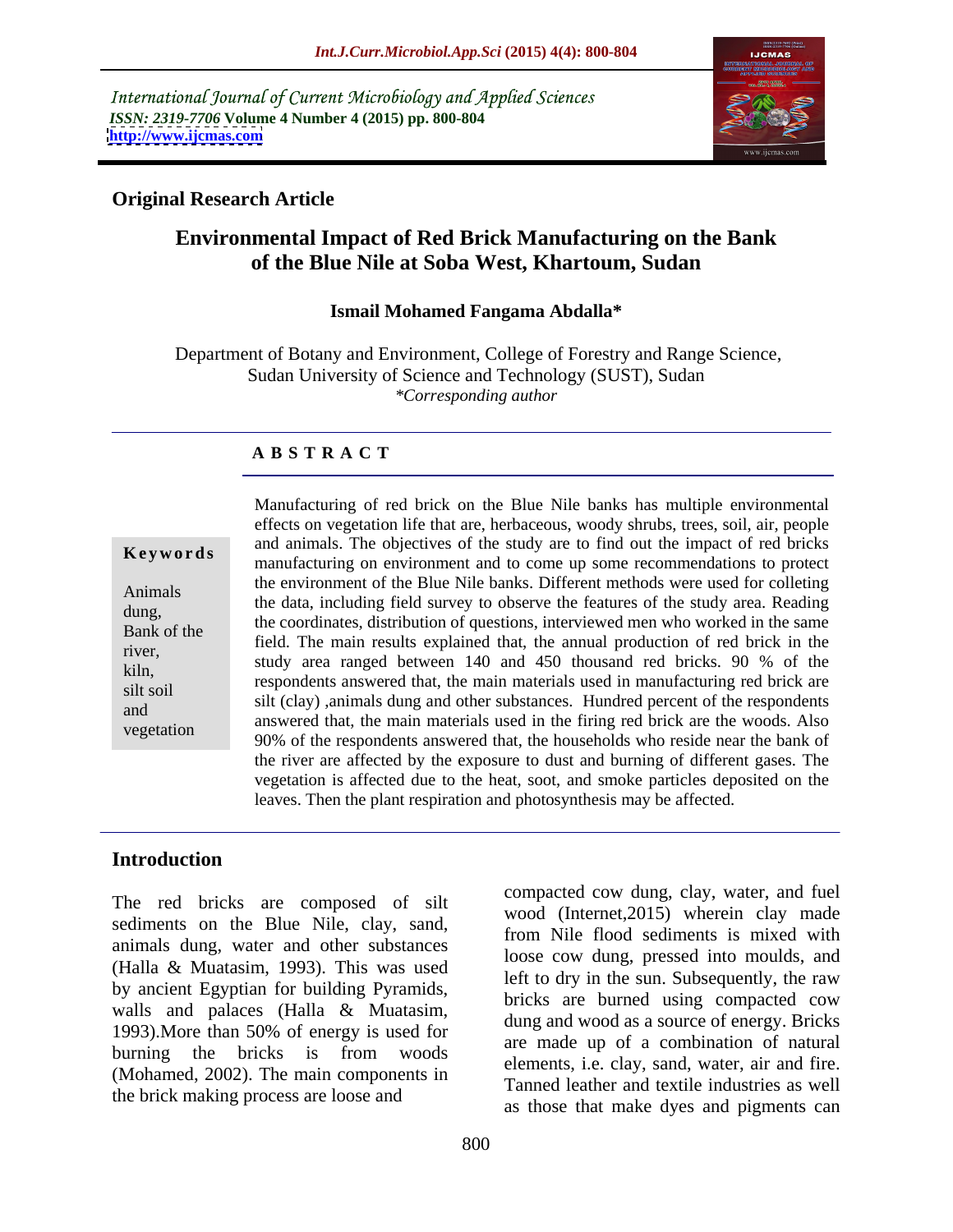discharge both chromium (III) and deep holes after have taken the clay/silt chromium (VI). Therefore the solid wastes of leather are used in the mixture of making the flooding water during the rainy season the bricks. When you breathe air containing and will pose a danger to the children who chromium (111) or (V1), chromium particles want to swim. It has reported that many of can be deposited in the lungs. Particles that are deposited in the upper part of the lungs are likely to be coughed up and swallowed. Particles deposited deep in the lungs are The study has come up with the following likely to remain long enough for some of the objectives: chromium to pass through the lining of the lungs and enter the bloodstream. Once in the 1. To find out the impact of red bricks bloodstream, chromium is distributed to all parts of the body. Chromium will then pass study area. through the kidneys and be eliminated in the 2. To suggest recommendations to protect urine in a few days (Mohamed, 2008). It has been reported that the presence of chromium (111) or (V1), chromium particles human body can cause cancer.

In Sudan the total number of kilns has increased from 1,750 in 1995 to 3,450 in 2005, of which 2000 kilns are located in 1. Global Positioning System (GPS) for Khartoum. The overall production of red bricks in Sudan has considerably increased from an estimated134 Millions in 1975 to 1,804 Millions in 2004 and to 2,800 millions in 2006 (Ishtiag et al. 2012). The use of 2. Questionnaire: designed twenty substantial amounts of fuel wood accelerates deforestation and leads to the emission of GHGs such as carbon dioxide (CO2), carbon monoxide (CO), methane (CH4), nitrous include the condition of the oxide (N2O), nitric oxide (NO), and nitrogen oxide (NOX), reported by Ishtiag et al (2012). 3. The people who specialist in brick

#### P**roblem**

Cutting down of trees on the bank of the Blue Nile for bricks accelerate the bank erosion, disappearance of bank scenery, migration of wild animals. While the firing of bricks polluted the fresh air in the area with smoke, soot and emission of different gases and causes the death of ground The results show that, the age of respondents

used for making red bricks will covered by children have died as a result of these man made holes.

objectives:

- manufacturing on environment in the study area.
- the environment of the river bank.

# **Methodology**

For collecting the data, the following methods are used:

- coordinates was used that gives the latitude  $15^{\circ}$  30 58 North and  $32^{\circ}$  36 59.5 East.
- 2. Questionnaire: designed twenty questions for the households residing near the bank of the Blue Nile and the workers in Brick Kilns. The questions include the condition of the environment and the nature of the area.
- making were also interviewed.
- 4. Observation of the nature of the site is also done.

# **Result and Discussion**

# **Estimation of annual production**

organisms. On the other hand the created range between 30 and 40 years and their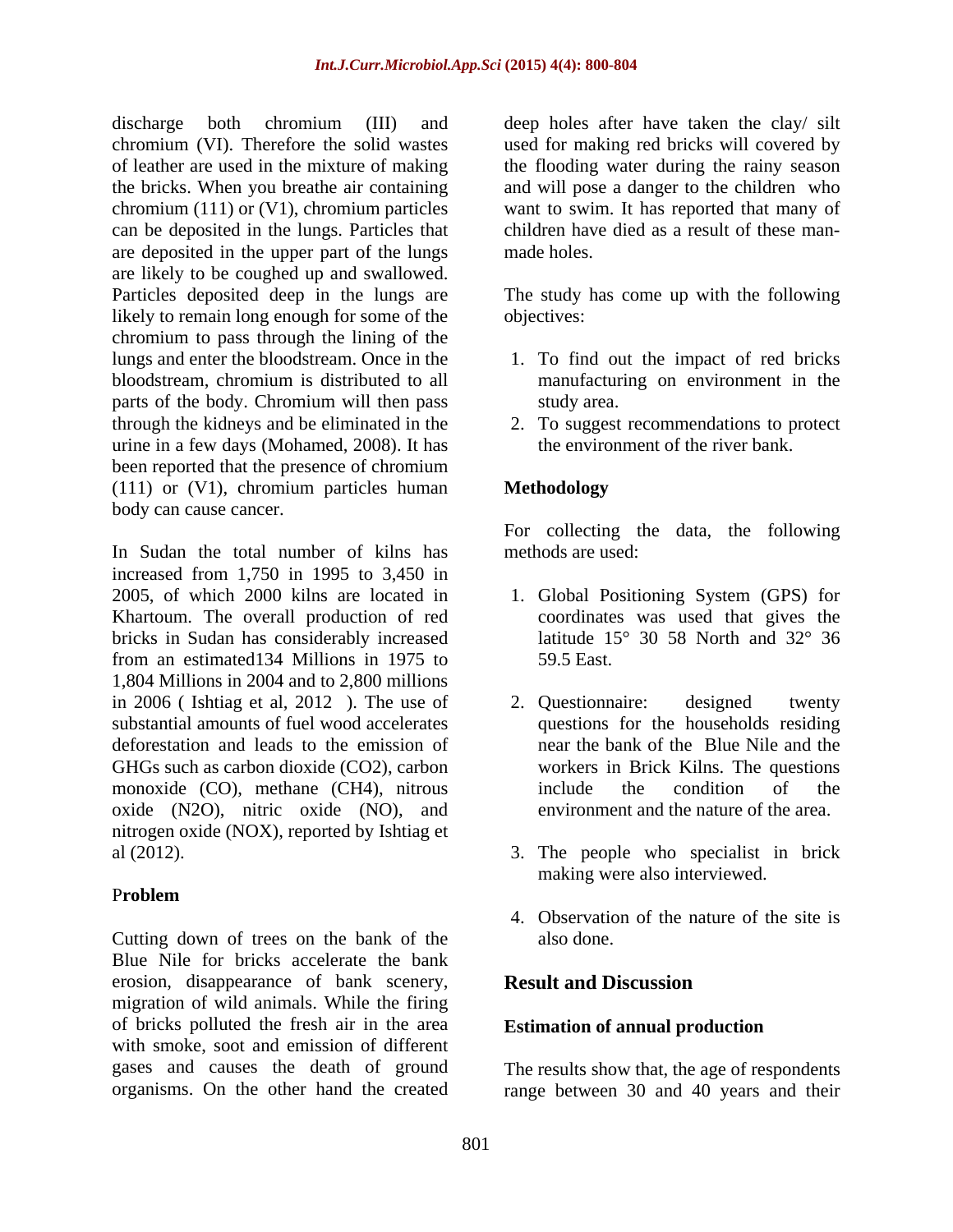education level is under graduate. The respondents answered that the history of 2002) more than 50% of energy uses for brick making in the study area extends more burning the red bricks from woods, this than 70 years. In Table (1) 35% of the respondents answered that the annual production of red brick ranges between 140 and 450 thousand red bricks approximately.

This is due to of silt availability and the high demand of bricks in the local area couple

#### **Materials used in making red brick**

Table (2) explains that, 90% of the vegetation on the bank of the river respondents answered that the materials

In table (3) all the respondents answered brick are the woods. same as stated by Ishtiag et al (2012)

This is similar as reported by (Mohamed, because the wood is available in the bank of the river near the kilns.

#### **Effects of brick making on the water of the river**

with increased of population growth and the water of the river is affected by waste of red expansion of the towns. This is the same as brick materials that may be thrown into the reported by Ishtiag et al (2012). river water. These wastes polluted the water 75% of the respondents answered that, the and affect the fishe and other organisms.

#### **Effects of red brick making on the vegetation on the bank of the river**

used in making red brick consist of Clay Half of the respondents in table (5) (silt) + animals dung & leather treated in answered that, making of red brick affects tannery. Therefore the kilns owners said the vegetation cover on the bank of the river. that, there is cutting down trees from the This due to the heat, soot, and smoke bank of the Blue Nile for firing the kilns. particles deposited on the plant leaves, plant This is the same as mentioned in the internet respiration and photosynthesis may be (2015) affected. Additionally, the soil pit **Materials used in firing red bricks** River banks make agricultural areas more that, the main material used in the firing red enriched by sediment deposits. This is the excavation for Brick Manufacturing on the susabtible to the erosion floods of the River Nile may prevent cultivated land to be

| Production/1000 bricks | Frequency | Percentage |
|------------------------|-----------|------------|
| $140 - 450$            |           |            |
| $450 - 660$            |           |            |
| 660-720                |           |            |
| 720-1000               |           |            |
| Unknown                |           |            |
| Total                  |           | 100        |

#### **Table. 1** Estimation of annual production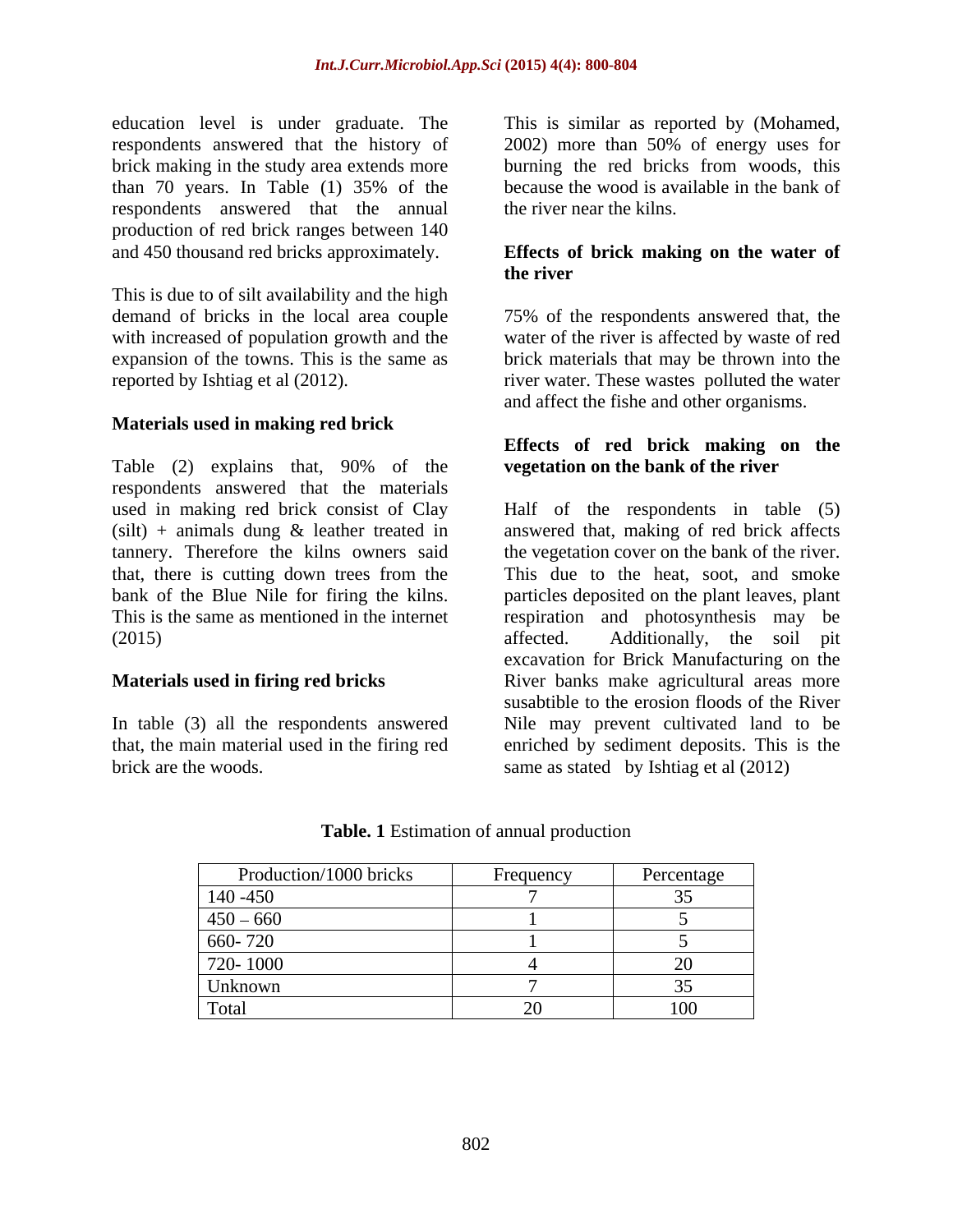#### *Int.J.Curr.Microbiol.App.Sci* **(2015) 4(4): 800-804**

# **Table.2** Materials used in making red brick

| Materials                                                                                   | Frequenc | Percentage |
|---------------------------------------------------------------------------------------------|----------|------------|
| (silt)<br>$Cl_{3V}$<br>$+$ animals dung $\&$ leather treated in tannery<br>$\mathcal{L}$ ia |          |            |
| $C_{\text{av}}$ .<br>$y$ (silt) + animals dung<br>$\cup$ lav                                |          |            |
| $(silt)$ + crops residues<br>$Cl_{3V}$ .                                                    |          |            |
| Tota                                                                                        |          |            |

#### **Table.3** Materials used in firing red bricks

| Materials | Frequency    | Percentage |
|-----------|--------------|------------|
| Woods     |              | ነ በበ       |
| Kerosene  |              |            |
| Gas       |              |            |
| Total     | $\sim$<br>້⇔ | 100        |

**Table.4** Effects of brick making on the water of the river

| Answer | Frequency | Percentage |
|--------|-----------|------------|
| Yes    |           |            |
| No     |           |            |
| Total  |           | 100        |

**Table.5** Effects of red brick making on the vegetation on the bank of the river

| Answer         | Frequency | percentage   |
|----------------|-----------|--------------|
| Yes            |           |              |
| N <sub>o</sub> |           |              |
| Total          |           | 100<br>$  -$ |

**Table.6** Effects of brick making on households residing near the bank of the river

| Answer | Frequency                | percentage         |
|--------|--------------------------|--------------------|
| Yes    |                          |                    |
| No     |                          |                    |
| Total  | $\overline{\phantom{0}}$ | $\sim$ $ -$<br>100 |

Table.7 Effects of brick making on wild animals & ground organisms

| Answer | $\overline{\phantom{a}}$<br>Frequency | percentage |
|--------|---------------------------------------|------------|
| Yes    |                                       |            |
| No     | .                                     |            |
| Total  |                                       | 100        |